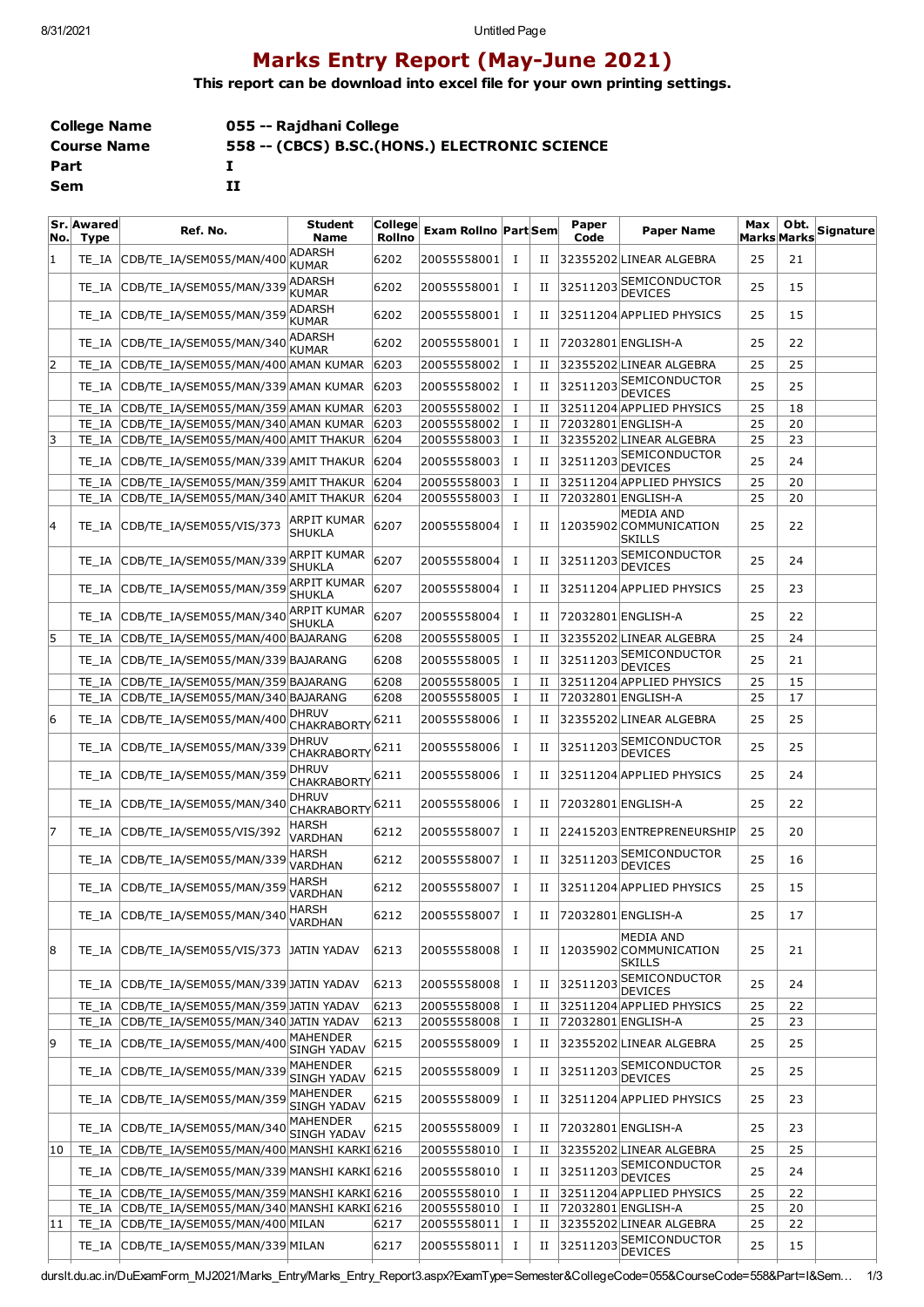| 8/31/2021 |       |                                                                                   |                                          |              | <b>Untitled Page</b>       |                |             |             |                                                             |          |          |  |
|-----------|-------|-----------------------------------------------------------------------------------|------------------------------------------|--------------|----------------------------|----------------|-------------|-------------|-------------------------------------------------------------|----------|----------|--|
|           |       | TE_IA CDB/TE_IA/SEM055/MAN/359 MILAN                                              |                                          | 6217         | $ 20055558011 $ I          |                |             |             | II 32511204 APPLIED PHYSICS                                 | 25       | 13       |  |
|           |       | TE IA CDB/TE IA/SEM055/MAN/340 MILAN                                              |                                          | 6217         | 20055558011                | $\bf{I}$       | П           |             | 72032801 ENGLISH-A                                          | 25       | 19       |  |
| 12        |       | TE_IA CDB/TE_IA/SEM055/VIS/373 NAZAM KHAN                                         |                                          | 6219         | 20055558012                | Ι.             | Н           |             | <b>MEDIA AND</b><br>12035902 COMMUNICATION<br><b>SKILLS</b> | 25       | 19       |  |
|           | TE IA | CDB/TE IA/SEM055/MAN/339 NAZAM KHAN                                               |                                          | 6219         | 20055558012                | Ι.             | П           | 32511203    | SEMICONDUCTOR                                               | 25       | 22       |  |
|           | TE IA | CDB/TE_IA/SEM055/MAN/359 NAZAM KHAN                                               |                                          | 6219         | 20055558012                | $\bf{I}$       | П           |             | <b>DEVICES</b><br>32511204 APPLIED PHYSICS                  | 25       | 20       |  |
|           |       | TE IA CDB/TE IA/SEM055/MAN/340 NAZAM KHAN                                         |                                          | 6219         | 20055558012                | $\bf{I}$       | П           |             | 72032801 ENGLISH-A                                          | 25       | 23       |  |
| 13        | TE IA | CDB/TE IA/SEM055/MAN/338 NITISH KUMAR 6221                                        |                                          |              | 20055558013                | Ι.             | П           |             | 32225201 MECHANICS                                          | 25       | 10       |  |
|           | TE IA | CDB/TE_IA/SEM055/MAN/339 NITISH_KUMAR 6221                                        |                                          |              | 20055558013                | Ι.             | П           |             | 32511203 SEMICONDUCTOR<br><b>DEVICES</b>                    | 25       | 25       |  |
|           | TE IA | CDB/TE IA/SEM055/MAN/359 NITISH KUMAR 6221                                        |                                          |              | 20055558013                | 1              | П           |             | 32511204 APPLIED PHYSICS                                    | 25       | 24       |  |
|           | TE IA | CDB/TE_IA/SEM055/MAN/340 NITISH KUMAR 6221                                        |                                          |              | 20055558013                | Ι              | П           |             | 72032801 ENGLISH-A                                          | 25       | 22       |  |
| 14        | TE IA | CDB/TE_IA/SEM055/MAN/400                                                          | PUNEET<br><b>GURJAR</b>                  | 6223         | 20055558014                | Ι              | П           |             | 32355202 LINEAR ALGEBRA                                     | 25       | 25       |  |
|           |       | TE_IA CDB/TE_IA/SEM055/MAN/339                                                    | <b>PUNEET</b><br><b>GURJAR</b>           | 6223         | 20055558014                | Ι.             | П           |             | 32511203 SEMICONDUCTOR<br><b>DEVICES</b>                    | 25       | 25       |  |
|           | TE IA | CDB/TE_IA/SEM055/MAN/359                                                          | <b>PUNEET</b><br><b>GURJAR</b>           | 6223         | 20055558014                | Ι.             | П           |             | 32511204 APPLIED PHYSICS                                    | 25       | 21       |  |
|           | TE IA | CDB/TE_IA/SEM055/MAN/340                                                          | <b>PUNEET</b><br><b>GURJAR</b>           | 6223         | 20055558014                | <b>I</b>       | н           |             | 72032801 ENGLISH-A                                          | 25       | 19       |  |
| 15        | TE IA | CDB/TE IA/SEM055/VIS/373                                                          | RAVI PASWAN 6224                         |              | 20055558015                | Ι              | П           |             | <b>MEDIA AND</b><br>12035902 COMMUNICATION<br><b>SKILLS</b> | 25       | 20       |  |
|           | TE IA | CDB/TE IA/SEM055/MAN/339 RAVI PASWAN 6224                                         |                                          |              | 20055558015                | 1              | П           |             | 32511203 SEMICONDUCTOR<br><b>DEVICES</b>                    | 25       | 25       |  |
|           | TE IA | CDB/TE IA/SEM055/MAN/359 RAVI PASWAN 6224                                         |                                          |              | 20055558015                | $\bf{I}$       | П           |             | 32511204 APPLIED PHYSICS                                    | 25       | 24       |  |
|           | TE IA | CDB/TE IA/SEM055/MAN/340 RAVI PASWAN 6224                                         |                                          |              | 20055558015                | 1              | П           |             | 72032801 ENGLISH-A                                          | 25       | 24       |  |
| 16        | TE IA | CDB/TE IA/SEM055/MAN/338                                                          | SAHIL<br>MAURYA                          | 6227         | 20055558016                | <b>I</b>       | П           |             | 32225201 MECHANICS                                          | 25       | 20       |  |
|           | TE IA | CDB/TE_IA/SEM055/MAN/339                                                          | SAHIL<br>MAURYA                          | 6227         | 20055558016                | Ι.             | П           | 32511203    | SEMICONDUCTOR<br><b>DEVICES</b>                             | 25       | 24       |  |
|           | TE IA | CDB/TE_IA/SEM055/MAN/359                                                          | <b>SAHIL</b><br>MAURYA                   | 6227         | 20055558016                | Ι.             | П           |             | 32511204 APPLIED PHYSICS                                    | 25       | 22       |  |
|           | TE IA | CDB/TE_IA/SEM055/MAN/340                                                          | <b>SAHIL</b><br><b>MAURYA</b>            | 6227         | 20055558016                | 1              | П           |             | 72032801 ENGLISH-A                                          | 25       | 21       |  |
| 17        | TE IA | CDB/TE_IA/SEM055/MAN/400                                                          | <b>SIMRAN</b><br><b>SHARMA</b>           | 6230         | 20055558017                | 1              | П           |             | 32355202 LINEAR ALGEBRA                                     | 25       | 25       |  |
|           | TE IA | CDB/TE_IA/SEM055/MAN/339                                                          | <b>SIMRAN</b><br><b>SHARMA</b>           | 6230         | 20055558017                | Ι.             | и           | 3251120     | <b>SEMICONDUCTOR</b><br><b>DEVICES</b>                      | 25       | 24       |  |
|           | TE IA | CDB/TE_IA/SEM055/MAN/359                                                          | <b>SIMRAN</b><br><b>SHARMA</b>           | 6230         | 20055558017                | 1              | П           |             | 32511204 APPLIED PHYSICS                                    | 25       | 21       |  |
|           | TE IA | CDB/TE_IA/SEM055/MAN/340                                                          | <b>SIMRAN</b><br><b>SHARMA</b>           | 6230         | 20055558017                | Ι.             | П           |             | 72032801 ENGLISH-A                                          | 25       | 21       |  |
| 18        |       | TE IA CDB/TE IA/SEM055/MAN/400 SUMIT KUMAR 6231                                   |                                          |              | 20055558018                | Ι.             | П           |             | 32355202LINEAR ALGEBRA                                      | 25       | 20       |  |
|           |       | TE IA CDB/TE IA/SEM055/MAN/339 SUMIT KUMAR 6231                                   |                                          |              | 20055558018                | $\mathbf{I}$   |             |             | II 32511203 SEMICONDUCTOR<br>DEVICES                        | 25       | 17       |  |
|           |       | TE IA CDB/TE IA/SEM055/MAN/359 SUMIT KUMAR 6231                                   |                                          |              | 20055558018                | $\mathbf{I}$   | П           |             | 32511204 APPLIED PHYSICS                                    | 25       | 21       |  |
| 19        |       | TE_IA CDB/TE_IA/SEM055/MAN/340 SUMIT KUMAR 6231<br>TE_IA CDB/TE_IA/SEM055/MAN/400 | <b>SURAJ SINGH</b>                       | 6235         | 20055558018<br>20055558019 | <b>I</b><br>Ι. | П<br>П      |             | 72032801 ENGLISH-A<br>32355202 LINEAR ALGEBRA               | 25<br>25 | 17<br>21 |  |
|           |       | TE_IA CDB/TE_IA/SEM055/MAN/339                                                    | <b>BISHT</b><br><b>SURAJ SINGH</b>       | 6235         | 20055558019                | $\bf{I}$       | П           | 32511203    | SEMICONDUCTOR                                               | 25       | 23       |  |
|           |       | TE IA CDB/TE IA/SEM055/MAN/359                                                    | <b>BISHT</b><br><b>SURAJ SINGH</b>       | 6235         | 20055558019                | $\bf{I}$       | П           |             | <b>DEVICES</b><br>32511204 APPLIED PHYSICS                  | 25       | 23       |  |
|           |       | TE IA CDB/TE IA/SEM055/MAN/340                                                    | <b>BISHT</b><br><b>SURAJ SINGH</b>       | 6235         | 20055558019                | I              | П           |             | 72032801 ENGLISH-A                                          | 25       | 20       |  |
|           |       |                                                                                   | <b>BISHT</b>                             |              |                            |                |             |             |                                                             |          |          |  |
| 20        |       | TE IA CDB/TE IA/SEM055/MAN/400 ANKIT                                              |                                          | 6205         | 20055558020                | Ι.             | П           |             | 32355202 LINEAR ALGEBRA                                     | 25       | 22       |  |
|           | TE IA | CDB/TE IA/SEM055/MAN/339 ANKIT                                                    |                                          | 6205         | 20055558020                | $\mathbf I$    | П           |             | 32511203 SEMICONDUCTOR<br><b>DEVICES</b>                    | 25       | 20       |  |
|           |       | TE_IA CDB/TE_IA/SEM055/MAN/359 ANKIT                                              |                                          | 6205         | 20055558020                | $\mathbf I$    | П           |             | 32511204 APPLIED PHYSICS                                    | 25       | 15       |  |
|           |       | TE_IA CDB/TE_IA/SEM055/MAN/340 ANKIT                                              |                                          | 6205         | 20055558020                | $\mathbf{I}$   | П           |             | 72032801 ENGLISH-A                                          | 25       | 23       |  |
| 21        |       | TE IA CDB/TE IA/SEM055/MAN/400 ANKIT<br>TE_IA CDB/TE_IA/SEM055/MAN/339 ANKIT      |                                          | 6206<br>6206 | 20055558021<br>20055558021 | Ι<br>Ι.        | П<br>П      |             | 32355202 LINEAR ALGEBRA<br>32511203 SEMICONDUCTOR           | 25<br>25 | 21<br>16 |  |
|           |       |                                                                                   |                                          |              |                            |                |             |             | <b>DEVICES</b>                                              |          |          |  |
|           |       | TE_IA CDB/TE_IA/SEM055/MAN/359 ANKIT<br>TE_IA CDB/TE_IA/SEM055/MAN/340 ANKIT      |                                          | 6206<br>6206 | 20055558021<br>20055558021 | Ι<br>$\bf{I}$  | П<br>П      |             | 32511204 APPLIED PHYSICS<br>72032801 ENGLISH-A              | 25<br>25 | 17<br>23 |  |
| 22        |       | TE_IA CDB/TE_IA/SEM055/MAN/400 KUMAR                                              | <b>DEEPAK</b><br><b>SHUKLA</b>           | 6210         | 20055558022                | <b>I</b>       | П           |             | 32355202LINEAR ALGEBRA                                      | 25       | 23       |  |
|           |       | TE_IA CDB/TE_IA/SEM055/MAN/339 KUMAR                                              | <b>DEEPAK</b>                            | 6210         | 20055558022                | Ι.             | П           |             | 32511203 SEMICONDUCTOR<br><b>DEVICES</b>                    | 25       | 23       |  |
|           |       | TE_IA CDB/TE_IA/SEM055/MAN/359 KUMAR                                              | SHUKLA<br><b>DEEPAK</b><br><b>SHUKLA</b> | 6210         | 20055558022                | Ι.             | П           |             | 32511204 APPLIED PHYSICS                                    | 25       | 23       |  |
|           | TE IA | CDB/TE_IA/SEM055/MAN/340 KUMAR                                                    | <b>DEEPAK</b><br><b>SHUKLA</b>           | 6210         | 20055558022                | Ι.             | П           |             | 72032801 ENGLISH-A                                          | 25       | 22       |  |
| 23        |       | TE_IA CDB/TE_IA/SEM055/VIS/373                                                    | NITISH KUMAR 6222<br>YADAV               |              | 20055558024                | Ι.             | $_{\rm II}$ |             | <b>MEDIA AND</b><br>12035902 COMMUNICATION<br><b>SKILLS</b> | 25       | 00       |  |
|           |       | TE_IA CDB/TE_IA/SEM055/MAN/339                                                    | NITISH KUMAR 6222<br>YADAV               |              | 20055558024                | $\bf{I}$       |             | II 32511203 | <b>SEMICONDUCTOR</b><br><b>DEVICES</b>                      | 25       | 14       |  |

durslt.du.ac.in/DuExamForm\_MJ2021/Marks\_Entry/Marks\_Entry\_Report3.aspx?ExamType=Semester&CollegeCode=055&CourseCode=558&Part=I&Sem… 2/3